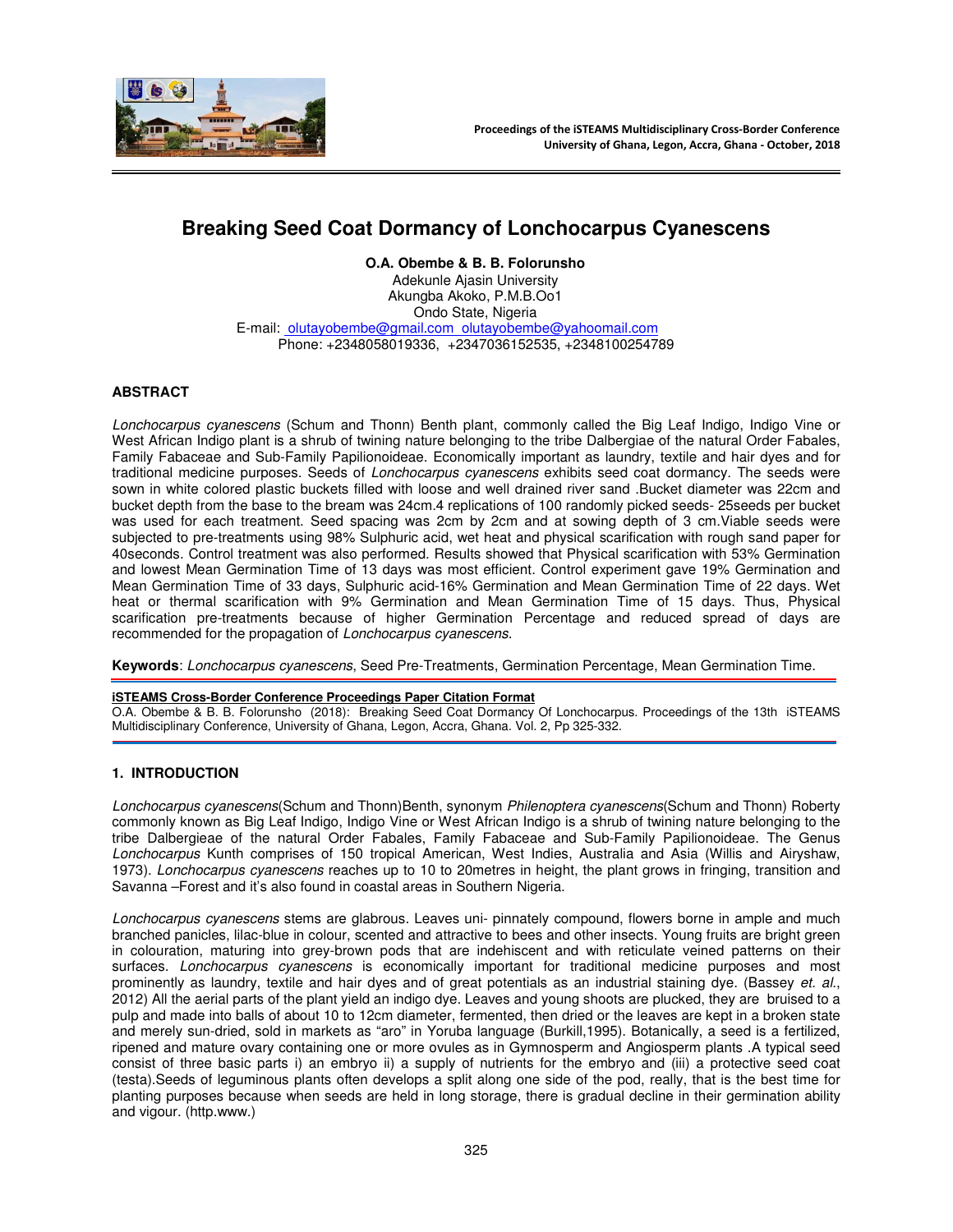

Seed longevity is the duration of seed viability. Normally, seeds possess maximum germination potential during their physiological maturity and deterioration of seed quality occurs from their point of maturation onwards. The rate of seed deterioration increases due to mechanical injury at the time of harvesting and seed processing, higher moisture content in seeds and exposure of stored seeds to micro-organisms and insects also cause reduction of seed longevity and quality, while seed storage under low moisture content, cool temperature and low oxygen tension promotes seed longevity (Balasubramaniyan and Palaniappan, 2014). Seed viability is defined as the degree to which a seed is metabolically active and capable of germinating under favourable conditions. Seed viability is at highest at the time of physiological maturity. Seeds with high moisture content deteriorates quickly because of energy expenditure and accumulation of breakdown processes by the degradation of mitochondria which permanently loses their ability of swelling and contraction due to the ageing of the mitochondria and as the age of the seed increases, the semi-permeable membrane of the cell organelles loses their selective permeability allowing metabolites to leach out with subsequent loss of seed viability (Balasubramaniyan and Palaniappan, 2014).

Seed vigour is defined as the condition of the seed that permits germination to proceed rapidly and uniformly, allowing production of uniformly seedling stands. The vigour of seeds depends on the genome, history of the individual seed and the environment in which the seed is sown. Vigorous seeds produce seedlings of natural robustness with good health, natural robustness, disease free, physically sound, germinating quickly and producing rapidly developing seedlings (Balasubramaniyan and Palaniappan, 2014). This research focus on breaking seed coat dormancy of Lonchocarpus cyanescens.

Many leguminous seeds are notable for their hard seed coat conditions. Their hard seed coat dormancy maintains low moisture content in their seeds and in terms of advantage confers longevity on them, enabling them to survive harsh conditions in dry season; it also allows endozoic dispersal of their seeds and subsequent re-colonization of their habitats after fires (Egley, 1989).

One of the most pertinent questions in the field of germination biology of seeds is what controls the timing of germination of seeds in soils. Many factors such as high level of carbon dioxide in soils, improper aeration, age of seeds, poor seed storage and production of volatile allelo-chemicals have been suggested to prevent germination of seeds in the soil (Holm, 1979).However, in many leguminous seeds, hard seed coat prevents imbibitions of water and exchange of gases, thus preventing initiation of the germination process (Maguire,1975)

Karuiki and Powell (1988) defined Seed Germination as the process by which the dormant embryo grows out of the seed coat and establish itself as a Seedling. That is, Seed Germination involves the growth or transformation of an embryo of a mature seed into a Seedling. Germination is a component of seed quality and it occurs when a viable seed absorbs water, inducing respiration and protein synthesis, leading to the emergence of the radical from the testa (Maguire,1975).Germination incorporates those events that commence with up-take of water by the seed, followed by growth of the embryo, the rupturing of the seed coat and the emergence of a young plant. (Bewley and Black, 1994). In order to germinate, a seed must fulfill the following requirements i) it must be viable ii) it must be subjected to appropriate environmental conditions and iii) any primary dormancy present in the seed must be overcome.Seed Germination generally measured in percentage is the number of seeds usually out of 100 seeds in a seed lot that are expected to germinate and grow into healthy plants. Viable seeds does germinates when sown, but when they fail to germinate, despite provision of adequate water or moisture, light, temperature, gases, and other suitable materials, such seeds are said to be dormant or are said to exhibit dormancy.

Copeland and McDonald(1985) defined Seed dormancy as a state in which seeds are prevented from germination under environmental conditions normally favourable for germination .Seed dormancy is a block to the completion of germination of an intact viable seed under favourable conditions(Hilhorst,1995). Osonubi and Chukwuka (1999) defined dormancy as the condition whereby seeds fail to germinate because of internal conditions, even though, external conditions such as oxygen, moisture or water, light and temperature are favourable According to Baskin and Baskin, (2004), Seed dormancy is a state in which seeds are unable to germinate in a specific period of time under a combination of environmental factors that are normally favourable for germination. A dormant seed is one that is unable to germinate in a specified period of time under a combination of environmental factors that are normally suitable for the germination of the non-dormant seed (Http.www.).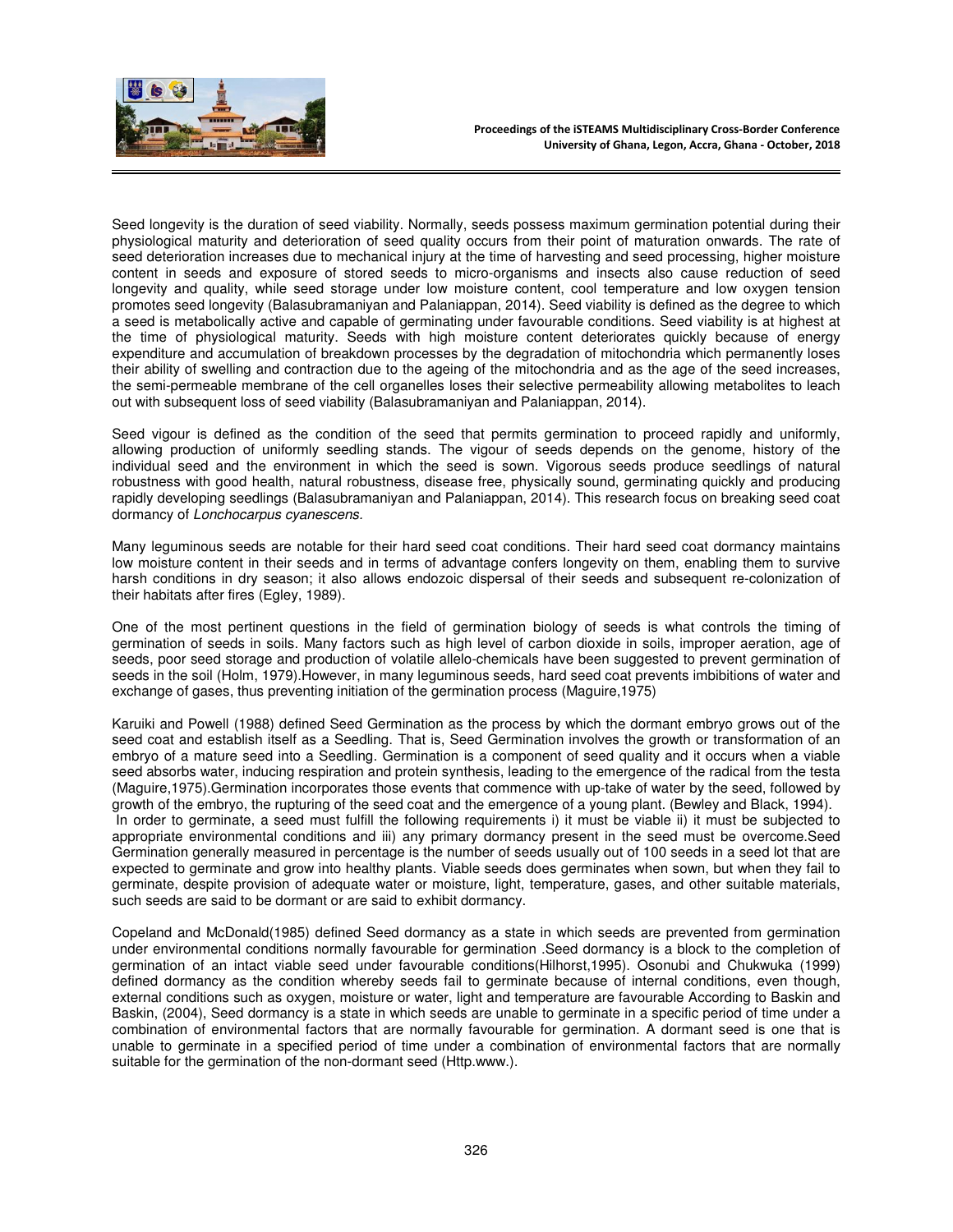

Dormancy is a period of arrested growth or a period of rest preceding seed germination and a form of survival strategy by seed plants, a mechanism by which seeds can delay germination until the right environmental conditions for seedling growth and development subsist. It is a form of ecological adaptation for staggered germination because if seeds germinate all at once and if there is immediate catastrophe such as severe drought or epidemic diseases, all the new Seedlings will be wiped out at once.

Dormancy may be due to a variety of reasons such as

- a) seed coat restrictions based on the seeds morpho-anatomical structure
- b) chemical inhibitors within the seed (Physiological Dormancy)
- c) light sensitivity
- d) embryo dormancy(rudimentary embryo)

Any treatment which reduces or destroys seed impermeability is known as scarification. Scarification treatment is used to soften the seed coat in order to make the seed permeable to water and gases without destroying the embryo (Seedbrock, 2006).Pre-treatments used to break seed dormancy includes usage of nitric acid, sulphuric acid, other acids, and other chemicals, chipping or cutting through with blade, drilling, filing or knife, piercing or puncturing the seed coat with needle or any other sharp objects, grinding seeds with abrasives or brief immersion in hot water ( wet heat),soaking in cold water, dilute solutions of caustic soda, sodium hypochlorite, alcohols, hormone applications and solutions of various salts are being used, dry heat, different temperature regimes, drastic temperature shifts or any other thermal scarification methods, physical scarification and stratification. (Gill, 1993, FAO, 1995).

Stratification is a simple and inexpensive technique for over-coming seed dormancy of temperate tree species mostly depending on the type of dormancy

involved, warm stratification is applied for seeds that have immature embryos, cold stratification is used to break physiological dormancy.Combined warm and cold stratification is effective for seeds that have both immature embryos and physiological dormancy. Warm stratification involves the placing of seeds in a moist medium such as sawdust, peat-moss or sand, while cold stratification involves moist chilling of seeds. In the Tropics, seeds are stored in pots or containers with cool soil which causes removal of substances which delays germination as a stratification mechanism.

Since over –exposure of seeds to hot water can kill seeds. It is important not to soak seeds in hot water for too long, also acids can be very dangerous to handle and its usage requires personal protective gears and proper disposal after usage,also prolonged physical abrasion if not well monitored can damage the delicate seed embryo.

The aims and objectives of this study is to determine the influence of scarifications using 98% concentrated sulphuric acid (chemical scarification) wet heat or thermal scarification and physical scarification using rough sand paper in order to enhance germination geared towards prolific propagation of Lonchocarpus cyanescens.

## **2. MATERIALS AND METHODS**

#### **2.1 Source of Seeds**

Seeds based on availability were collected from Ikare-Akoko, Ondo State (Latitude 7<sup>0</sup> 28 E and Longitude 5<sup>0</sup> 44 E). Viable seeds determined by floatation method were used for the experiment after Pandey and Sinha, 1972.

#### **2.2 Study Site and Management**

The Study was conducted at the Screen House of Plant Science and Biotechnology Department .Seeds were sown in perforated white plastic buckets.Bucket diameter was 22cm and bucket depth from the base to the bream was 24cm.. Buckets were laid out in a randomized block design Four replications of 100 randomly picked seeds-25 seeds per bucket were used for each treatment. Seed spacing was 2 x2 cm and at sowing depth of 2.5cm. Buckets were kept free of weeds and watering was ensured regularly throughout the study period.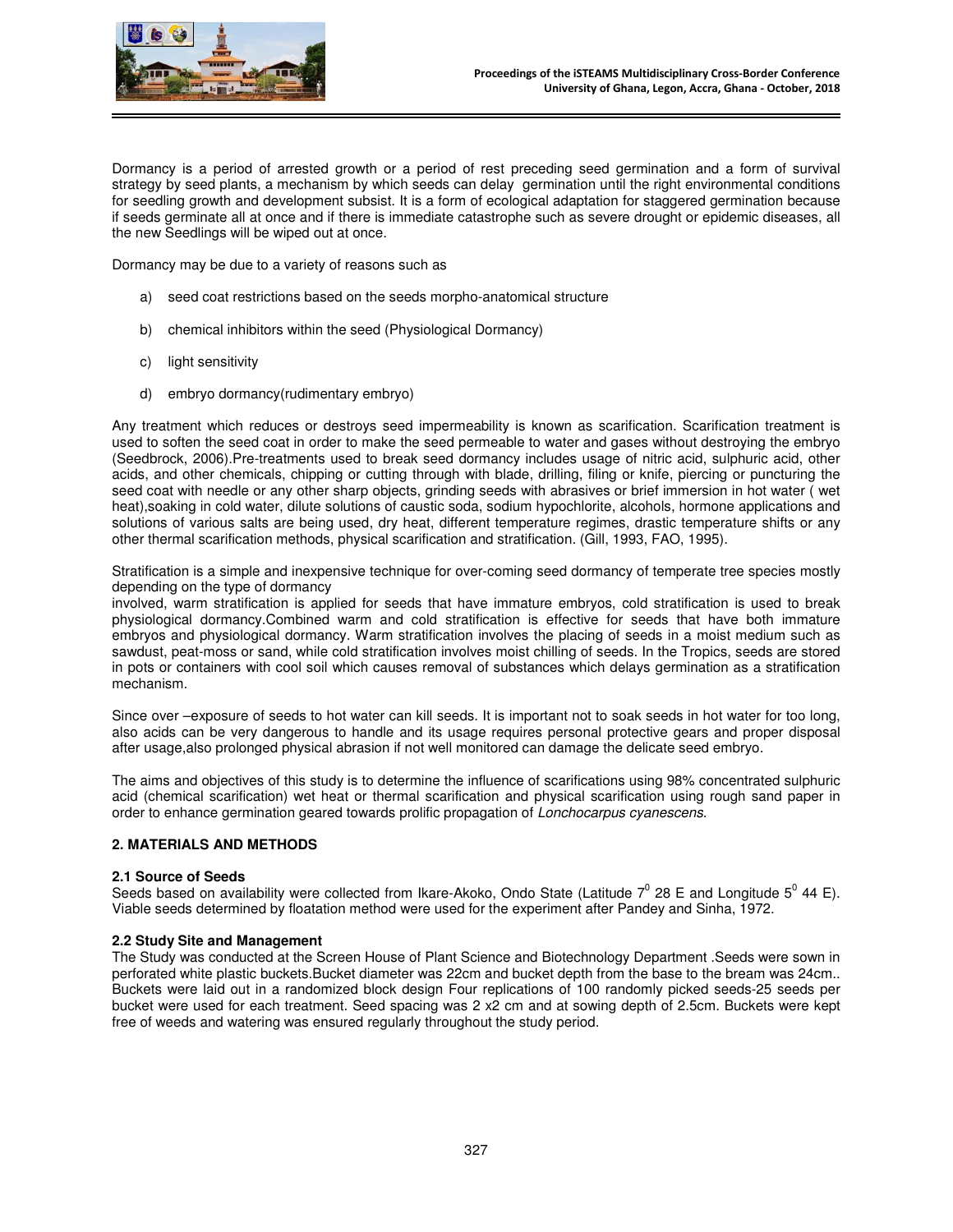

# **3. SEED PRE-TREATMENTS**

100 seeds each were subjected to 98% Sulphuric acid (Chemical), Hot water (Wet heat) and Physical abrasion treatments. Another 100 randomly picked seeds were sown as Control treatment based on seed availability.

## **Chemical (Acid) Scarification Treatment**

This was done by immersing the seeds in 98% concentrated Sulphuric acid; the acid was decanted after 40seconds, rinsed several times in distilled water and sown.

## **Control (Un-Treated) Experiment**

100 un-treated seeds chosen at random were sown as control experiment to ascertain the Germination Percentage of intact viable seeds.

## **Physical Scarification Treatment**

Seeds were physically abraded with rough sand paper for 40seconds of 20seconds on either side of each seed and were sown.

## **Wet Heat (Boiling) Treatment**

Boiled water at 100<sup>0</sup> Celsius was introduced to 100 randomly picked seeds, stirred for 40seconds and were sown

#### **Germination Counts**

Seeds were recorded as germinated, once the plumule attains a height of 1cm above the soil surface after Missanjo et.al., (2014).Records of seed germination were taken every day for 45 days.

## **Germination Percentage/Percentage Seedling Emergence**

Germination Percentage was recorded as percentage number of germinated seed out of every 100 seeds sown with or without pre-treatments.

Germination Percentage also as Percentage Seedling Emergence recorded as number of seeds which germinated out of a sample of 100 seeds with or without treatment. It was calculated thus,

% Seedling Emergence = Number of Emergent Seedlings X 100 Total Number of Seeds Planted

# **Mean Germination Time**

Mean Germination time was recorded as the average of summations of the number of days for all the germinated seeds

## **Statistical Analysis**

SPSS Analysis were used to calculate means of distribution and Standard Deviations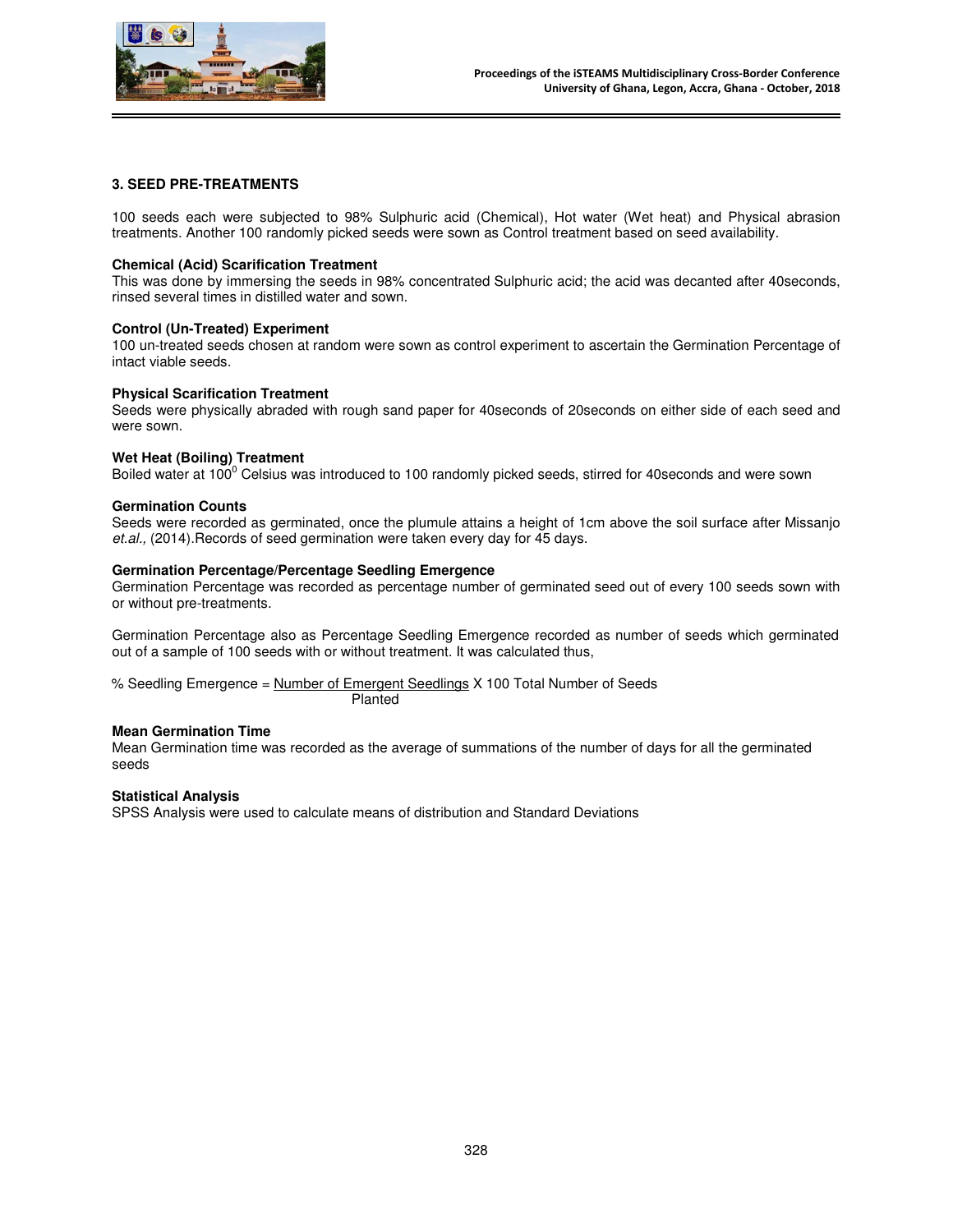

# **4. RESULTS**

In terms of germination rate, control experiment gave laggard(slow) time of 33 days, which was the highest mean germination time, sulphuric acid treatment 22 days, wet heat treatment -15 days and physical scarification pretreatment – 13days, which is the most reduced spread of germination days.



**Figure 1: Influence of 40 seconds Seed Pre-Treatments on Germination Rate**

40 seconds physical scarification pre-treatment gave the highest yield of 53%,

control (19%), sulphuric acid gave the lowest  $-9\%$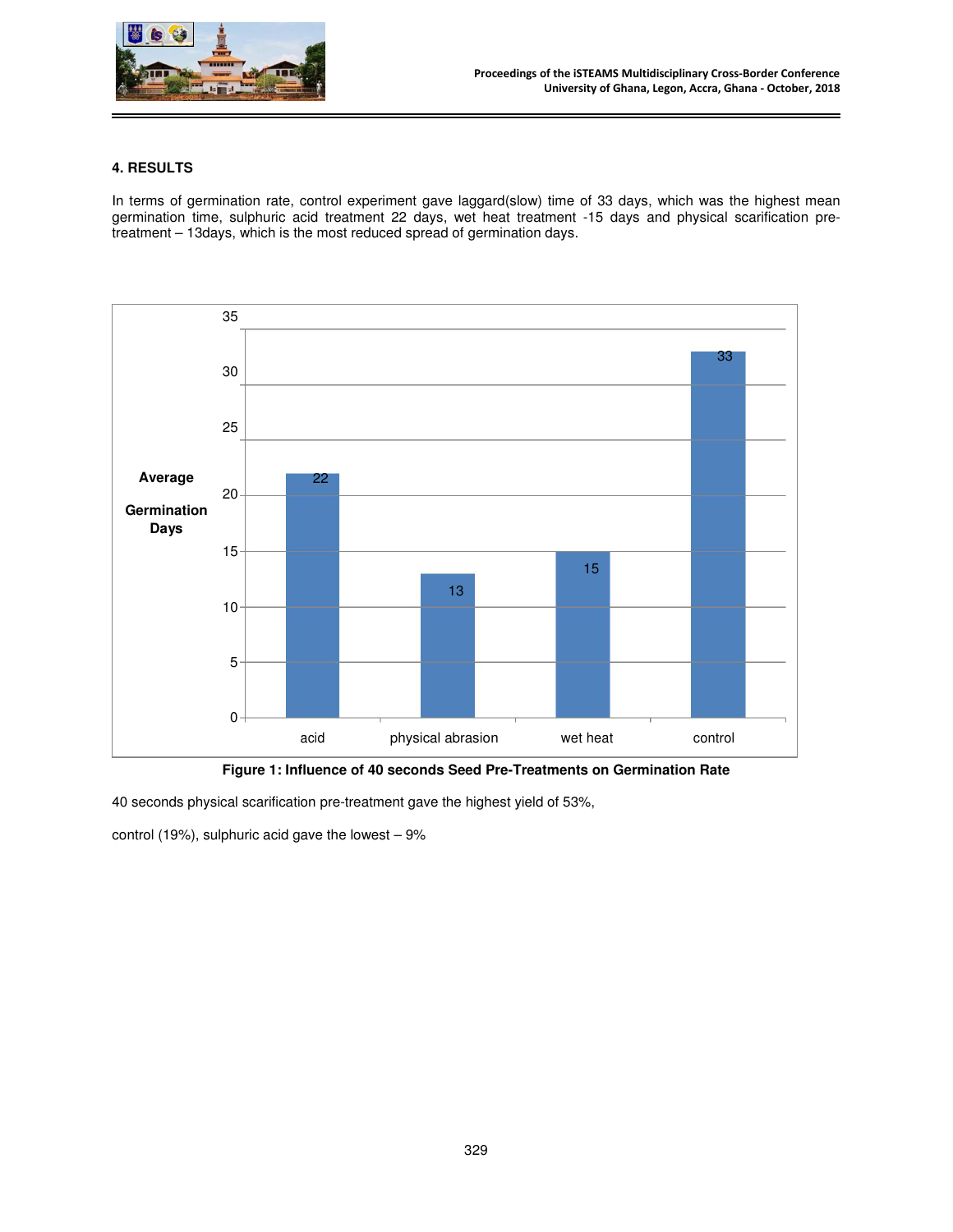

# **Germination**



**Figure 2: Effects of 40 seconds Seed Pre-Treatments on Percentage**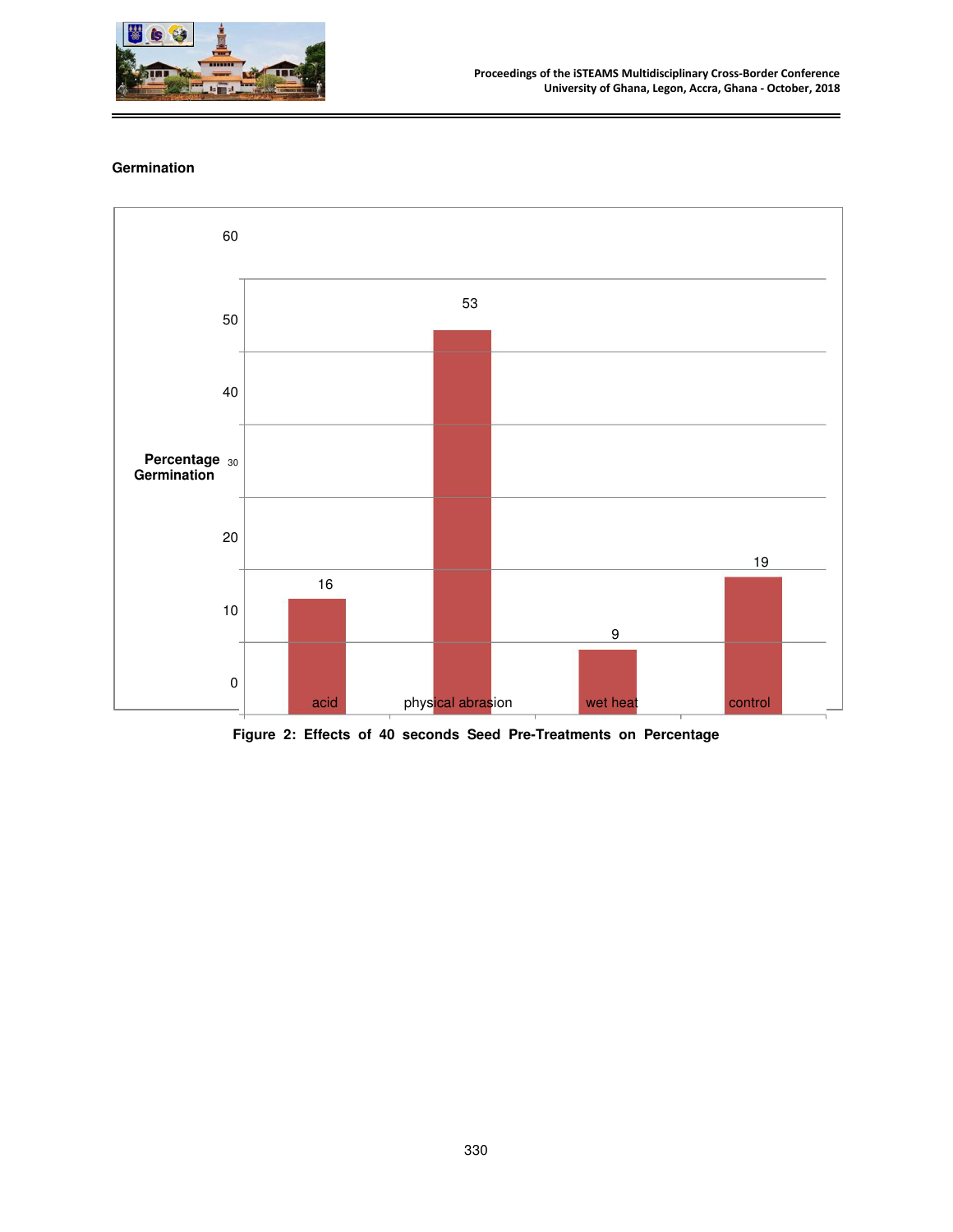

The SPSS Data Analysis, control experiment is represented by To symbol, sulphuric acid treatment as (T1), hot water treatment – (T2) and physical scarification treatment (T3) as represented in Table 1.

#### **Table 1:**

| Germination    | 40 seconds       | Percentage (%) |
|----------------|------------------|----------------|
| T0             | $7.42 + 4.95$    | $19 \pm 4.69$  |
|                | $5.61 \pm 2.94$  | $16 \pm 4.07$  |
| T <sub>2</sub> | $6.28 \pm 3.46$  | $9 + 4.31$     |
| T <sub>3</sub> | $14.48 \pm 2.72$ | $53 \pm 6.55$  |

Based on the mean of the distributions, and standard deviation as presented above, physical scarification gave the highest value of 53%.

## **5. DISCUSSION**

Results showed that impervious seed coat may be the cause of dormancy in

Lonchocarpus cyanescens. The breaking of seed coat dormancy in legumes using Sulphuric acid, hot water(wet heat) and physical abrasion amongst others have been demonstrated by other works (Ajiboye and Agboola, 2010, Ajiboye et. al., 2011, Missanjo et .al., 2014). Copeland (1976) reported that hard seed coat creates barrier to water up-take and entry of gases in most legumes,stating that imperviousness in the seeds of most legumes may be due to deposition of cutin, lignin and suberin in the seed coat membranes or across the micropylar opening of the seed. Presence of continuous layer of tightly packed palisade cells in the seed coat of legumes may also create barriers to water and gases up-take (Egley, 1989). Physical scarification under laboratory conditions here may explain how abrasion of the seed coat by ploughing, harrowing and charring by field burning overcomes hard seed coat dormancy in nature. Conclusively, comparative effectiveness of 40 seconds Physical scarification treatment with 53% Germination and most reduced spread of days with Mean Germination Time of 13 days and its low resources demand makes it more economical and more result oriented treatment for the propapagation of Lonchocarpus cyanescens.